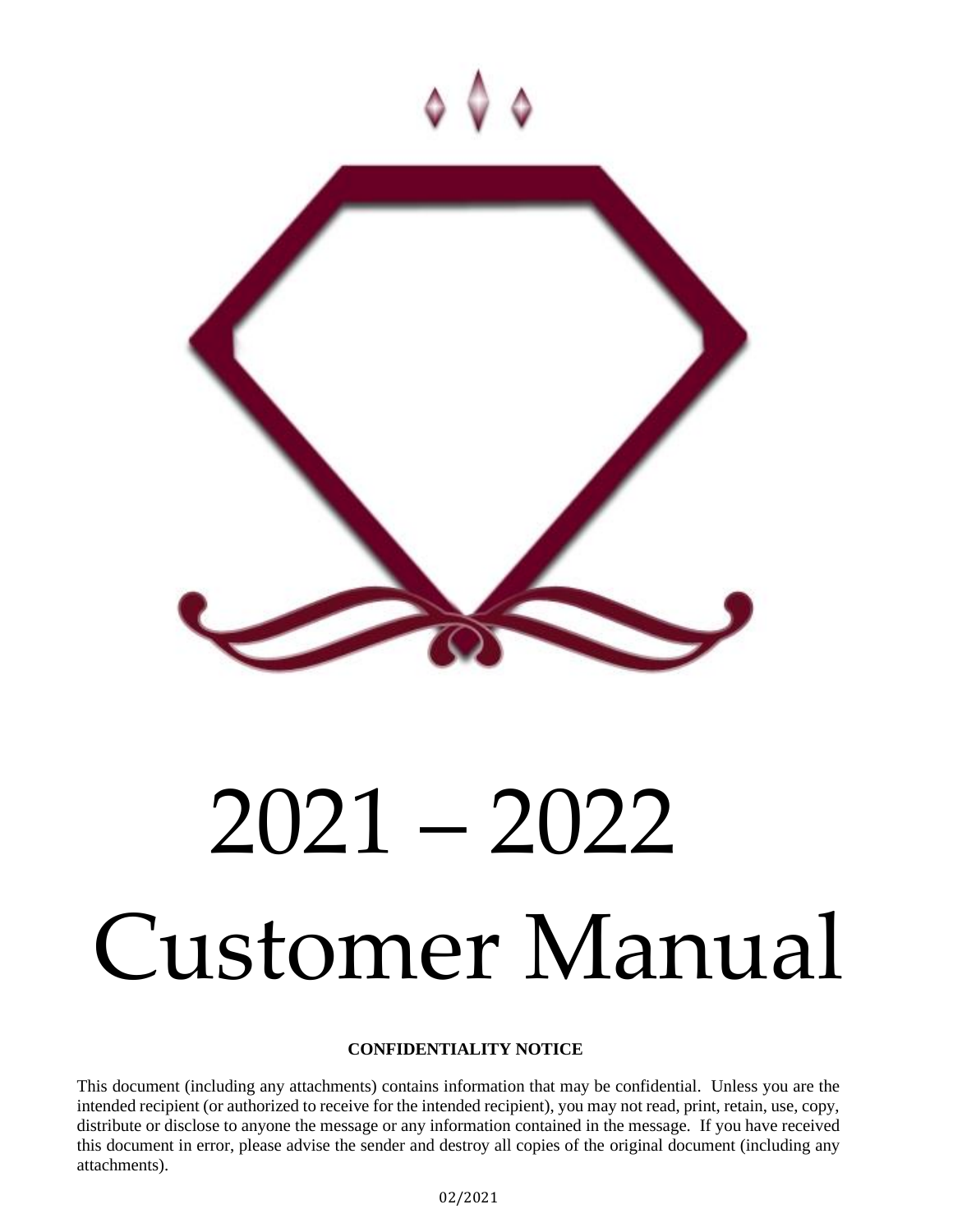#### THE PARENT CONTRACT

|  | Excell Preparatory Center, LLC agrees to provide child care for (Name of child) |  |
|--|---------------------------------------------------------------------------------|--|
|  |                                                                                 |  |

| on (days of the week) |       | .am. to<br>p.m.                                      |
|-----------------------|-------|------------------------------------------------------|
| from (month)          | to.   | My child will participate in the following meal plan |
|                       |       | (Check applicable meals and/or snacks)               |
| <b>Breakfast</b>      | Lunch | 3PM snack<br><b>PM</b> Snack                         |

I/We pledge to support Excell Preparatory Center, LLC. in its efforts to serve the community and will immediately bring any concerns (good or bad) to the attention of management.

I/We understand and agree that it is my/our responsibility to read and familiarize myself with the provisions of the Customer Manual and to abide by the rules, policies and standards set forth in this Manual.

I/We agree to work with Excell Staff in their efforts to provide educational and child care services for my/our child, within the guidelines established by the school and governing agencies.

I/We will provide a written authorization (which includes date, name of child, name of medication, prescription number, dosage, date and time to be given) to Excell Preparatory Center before medication is dispensed to my/our child. Medicine will be in the original container with the child's name marked on it. Excell Preparatory Center reserves the right of refusal to dispense any medication it is not comfortable with administering.

I/We acknowledge that it is my responsibility to keep my child's records current to reflect any significant changes as they occur, e.g. telephone numbers, work location, emergency contacts, child's physicians, child's health status, infant feeding plans and immunization records, etc.

I/We authorize the child care facility to obtain emergency medical care for my child when I am not available.

Excell Preparatory Center agrees to keep parents informed of any incidents, including illnesses, injuries, adverse reactions to medications, exposure to communicable diseases, which involve my/our child.

Excell Preparatory Center agrees to obtain written authorization from me/us before my/our child participates in routine transportation, field trips, special activities away from the facility, and water related activities occurring in water more than two (2) feet deep.

Excell Preparatory Center will not allow children to enter or leave the facility without being escorted by the parents(s), person authorized by parents(s), or facility personnel.

Excell Preparatory Center will advise me of my child's progress and issues relating to my child's care as well as any individual practices concerning my child's special needs. I also understand that my participation is encouraged in facility activities.

The Registration Fee is NON-REFUNDABLE and does not apply toward tuition.

This contract is valid through the end of the current academic period (mid-August to mid-August for Infants through 4K, mid-August to end of May for K5-1st), and end of May through beginning of August for Empowerment Camp.

NOTE: A copy of this contract was included in your Registration Packet. That copy must be signed by the parent and a Director. It will be maintained in the student file. A new contract should be signed each year at re-enrollment.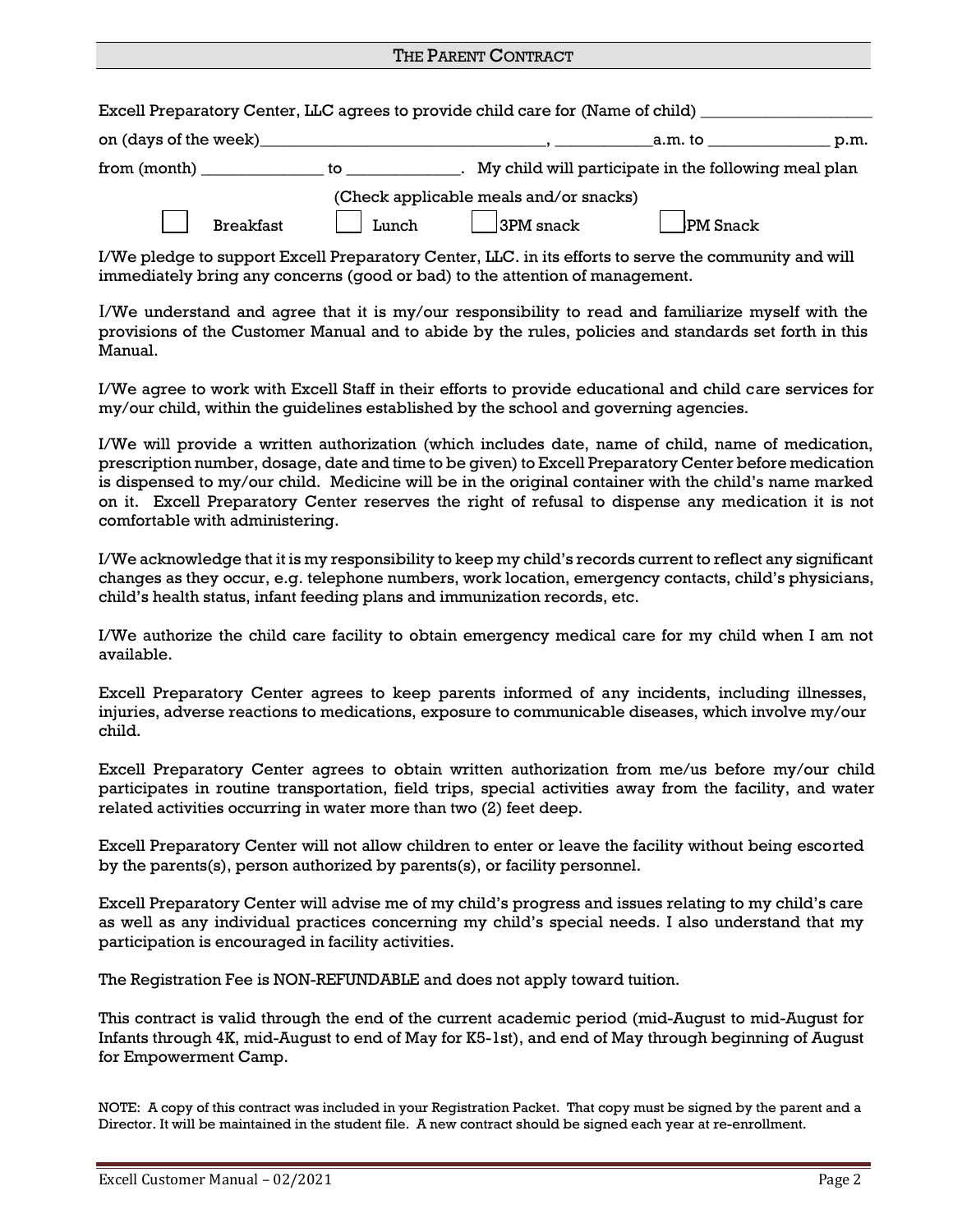# OUR MISSION STATEMENT



The mission of Excell Preparatory Center is to educate and train young children academically, spiritually, mentally and socially by aggressively preparing our children for the next level of development. Excell will use developmentally appropriate practices while building self-esteem, self-help skills, and confidence in a nurturing loving environment. The classroom is a mini-society and teaching should reflect and establish the skills and talents necessary for each child to reach

his/her full potential, while feeling loved and secure, and provide avenues for future success in the larger technological, international society. Our teaching will reflect a high regard for each child's uniqueness with respect and understanding of societal and cultural diversity. This is done with sensitive, caring, professionally trained staff working in partnership with Parents and families.

# OUR SERVICE & INCLUSION PHILOSOPHY



Excell will accomplish our Mission by working together as a cohesive unit with Parents, students and other Associates. Our Associates' top priority is to serve our customers just as Jesus served us. We will serve with humility and sincerity. Excell believes that providing EXCELLent service to our Customer (the Parent and the child) in all aspects is vital to the success of all parties involved, the

teacher, the Parent, the child and the Center. We will provide more support to Parents in the area of behavior management and will provide more focused guidance in the emotional and physical development of the child. The Center admits children from all walks of life and our Christian based curriculum recognizes and celebrates multi-cultural diversity.

# **Inclusion**

Excell's Early Childhood Education Program believes that children of all ability levels are entitled to the same opportunities for participation, acceptance and belonging in childcare. We will make every reasonable accommodation to encourage full and active participation of all children in our program based on his/her individual capabilities and needs.

If your child has an identified special need, please share that information with us. Also provide techniques that you use at home that might prove beneficial in your child's transition into our program.

OUR MOTTO



Strive not to equal, but to excel.

# OUR STATEMENT OF FAITH



We believe the Bible to be the inspired, authoritative, and infallible Word of God. (II Timothy 3:16)

We believe that there is one God, eternally existent in three persons: Father, Son, and Holy Spirit. (I John 5:4-6)

We believe in the deity of our Lord Jesus Christ, in His virgin birth, in His sinless Life, in His vicarious and atoning death through His shed blood, in His bodily resurrection, and in His ascension to the right hand of the Father, and in His personal return in power and glory. (I Corinthians 15:3; I Peter 2:21-30; John 3:16)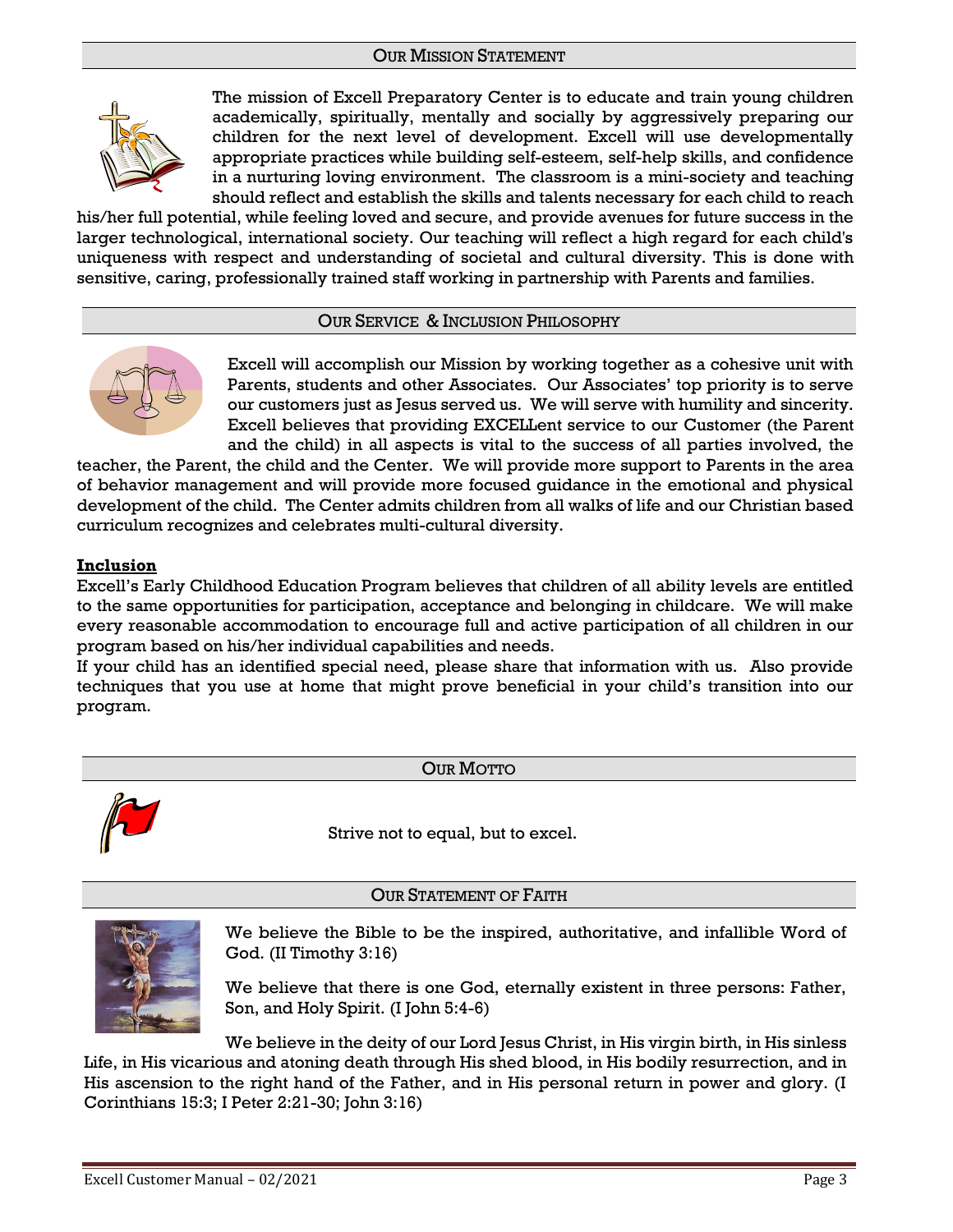We believe that for the salvation of lost and sinful man, regeneration by the Holy Spirit is absolutely essential. (Romans 3:21-30; Galatians 4:4-7)

We believe the redemptive work of Christ on the cross provides healing for body, mind, and spirit in answer to believing prayer. (Isaiah 53:5; 1 Peter 2:24; James 5:14-16)

We believe in the present ministry of the Holy Spirit who indwells every believer and operates in all believers in the power and gifts of the Spirit, manifesting them as He wills. (John 14:16; Acts 1:5- 8; Acts 2:2-4; 1 Corinthians 12:14; Galatians 5:22)

We believe in the resurrection of both the saved and the lost-they that are saved unto the resurrection of life and they that are lost unto the resurrection of damnation. (John 5:24, 28-29) We believe in the spiritual unity of believers in our Lord Jesus Christ and seek community together to "become more and more in every way like Christ who is the head of His body, the Church."(Ephesians 4:16)



# SERVICES OFFERED



Excell Prep will provide services to the following age groups:

- Infants 6 weeks through Pre-K
- Kindergarten through 1<sup>st</sup> Grade
- Before and Afterschool
- Afterschool Enrichments
- Summer Empowerment Program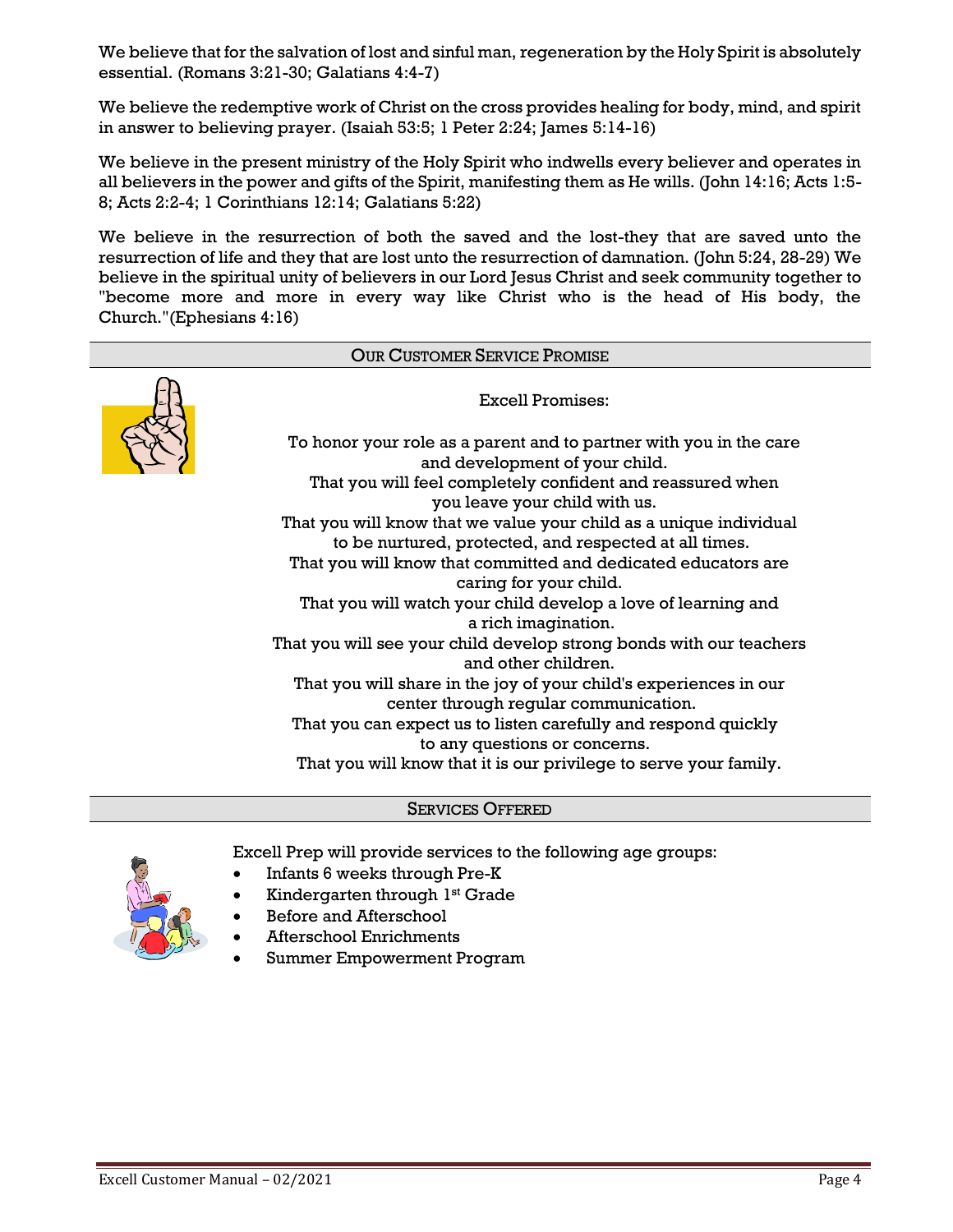# OPERATIONAL HOURS AND MONTHS



The Center's normal operating schedule is:

- ❑ January through December\*
- ❑ Monday through Friday

❑ 6:30am to 6:30pm Eastern Standard Time

| Infants $-4$ year old                                | 6:30 a.m. $-$ 6:30 p.m.                          | Year Round                                    |
|------------------------------------------------------|--------------------------------------------------|-----------------------------------------------|
| Before School                                        | 6:30 a.m. $-8:00$ a.m                            | August through May                            |
| Excell School Aged Day -Program                      | $8:00$ a.m. $-3:00$ p.m.                         | August through May *                          |
| After School - Excell Students                       | $3:00 \text{ p.m.} - 6:30 \text{ p.m.}$ (Excell) | August through May                            |
| After School - Outside Students<br>(up to age $14$ ) | $2:15$ p.m. $-6:30$ p.m. (others)                | August through May                            |
| <b>Empowerment Program</b><br>(up to age $14$ )      | 6:30 a.m. $-$ 6:30 p.m.                          | - May through August<br>- And School Closings |

\*With the exception of holiday closings.

# CURRICULUM STATEMENT



Excell Prep will utilize a blend of two excellent curriculums; A Beka Book, known for its reading and Bible components and Pinnacle, known for its developmentally appropriate practices. Kindergarten and above will use strictly A Beka Book curriculum. Infants through 2 years will utilize Pinnacle, 3K & 4K will utilize a combination of Pinnacle and A Beka Book. Both curriculums have proven to include the latest materials and methods in keeping with modern and traditional

techniques.

A Beka Book curriculum has a strong technological foundation designed to introduce children to the computer age. These materials and methods combined have evolved into an accelerated learning program. It compares to the highest models of other private schools curriculums, in that it prepares students academically in an advanced program of instruction. It also, presents a greater level of mastery in language, mathematical concepts, and science and computer skills at an earlier age than most public schools.

Pinnacle Curriculum is an early childhood curriculum designed to engage children in developmentally appropriate activities that adhere to NAEYC guidelines. It offers clearly stated learning objectives to help facilitate learning in all domains with flexible programming to accommodate varied learning styles. It utilizes carefully selected themes that capture children's interest. Its interactive activities help children develop a love for learning while they are growing, playing, and having fun.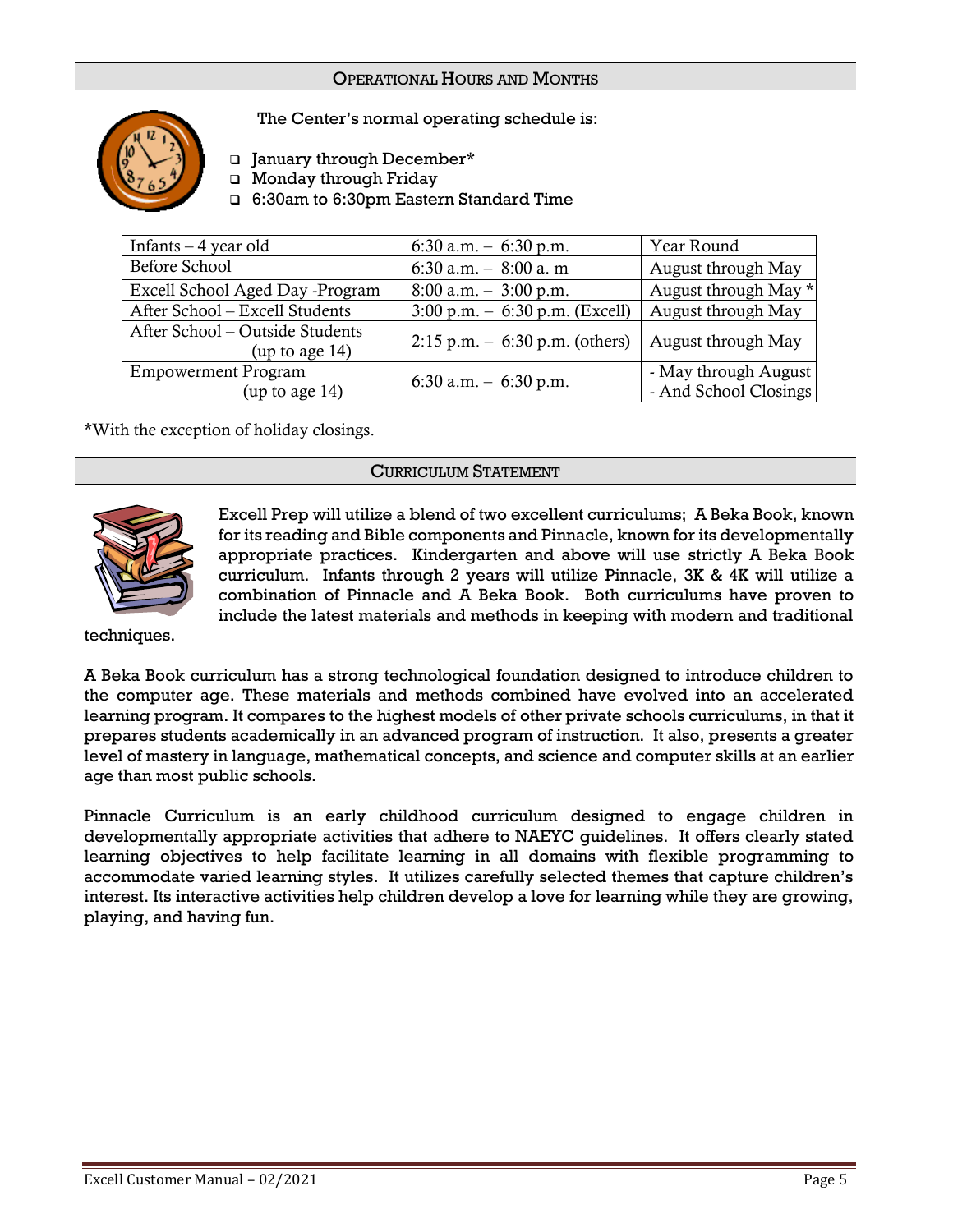# **A.CUSTOMER OBLIGATIONS**



# **PARENTAL CODE OF CONDUCT**



Excell's vision is to portray a professional and respectful environment. As Excell strives for excellence, it is crucial that the parents enrolled in our program play a part in this journey. Parental behavior and appearance an important aspect that can have a positive impact on the school environment. By agreeing to this code of conduct, parents are acknowledging that their behavior and/or appearance are important in their child's development at Excell and their outlook on society.

Listed below are parental behaviors that are expected from all parents:

- Positive behavior toward teachers and other parents
- Handle concerns respectfully
- Obey Excell's policy and procedures
- Be presentable in appearance (no revealing clothing, pajamas, hair rollers, or other items that would not be acceptable in a professional environment).
- Have your child to school on time (unless excused absence or tardiness)

Should a parent (or a guest of a parent) deliberately ignore their responsibilities as outlined in this code of conduct agreement, the parent and their child can be dismissed from the program.

# **SCHOOL UNIFORM/DRESS CODE MANDATORY REQUIREMENTS** (UPDATED 7/2021\*)



Students in classes 3K and above are required to wear uniforms. The uniform attire is listed below. Our preferred online vendor for uniforms is Excell's French Toast website, <https://www.frenchtoastschoolbox.com/schools/excell-preparatory-center-QS5XWNN>**.** Uniforms samples will be available during certain weeks at Excell for sizing purposes prior to ordering. Items can also be found at various uniform locations, such as In Sessions Uniforms. The school colors are silver, burgundy and white. Students at Excell Prep (3K and above) are required to wear uniforms as outlined below. **All items must be legitimate uniform style attire. No** 

**cargo pants allowed. Monogramming is preferred, but not required.**

| <b>CLOTHING ITEM</b>                   | <b>ACCEPTABLE COLOR</b>                                                                                                                    |  |
|----------------------------------------|--------------------------------------------------------------------------------------------------------------------------------------------|--|
| Mask $*$                               | Mask are to be worn daily by all students 2 and Above (Colors; optional<br>with students name inside). Provide a spare in case one breaks. |  |
| <b>GIRLS:</b> Skirts, skorts, jumpers, | Excell plaid (large print). Solid colors: burgundy, gray, black, &                                                                         |  |
| dresses                                | khaki. Khaki skirts and skorts only. No khaki jumpers or dresses                                                                           |  |
|                                        | please.                                                                                                                                    |  |
| <b>GIRLS &amp; BOYS BOTTOMS:</b>       | Gray, black, burgundy and khaki. Khaki is an alternate color only.                                                                         |  |
| Pants, shorts, skirts or skorts        | Solid colors only.                                                                                                                         |  |
| <b>GIRLS &amp; BOYS TOPS: Blouses</b>  | White, black, burgundy, or gray. No collarless shirts. Turtle necks                                                                        |  |
| and shirts                             | are allowed. Solid colors only                                                                                                             |  |
| Ties, Sweaters, Vests                  | Burgundy/gray/white/black/Excell plaid (large print)                                                                                       |  |
| (OPTIONAL)                             |                                                                                                                                            |  |
| <b>Socks</b>                           | Burgundy, white, gray, black, khaki                                                                                                        |  |
| <b>Shoes</b>                           | Solid black only. Solid Black tennis shoes are allowed. No open                                                                            |  |
|                                        | toed shoes allowed.*                                                                                                                       |  |
| School T-shirt                         | Fridays (with uniform bottom) and field trips only.                                                                                        |  |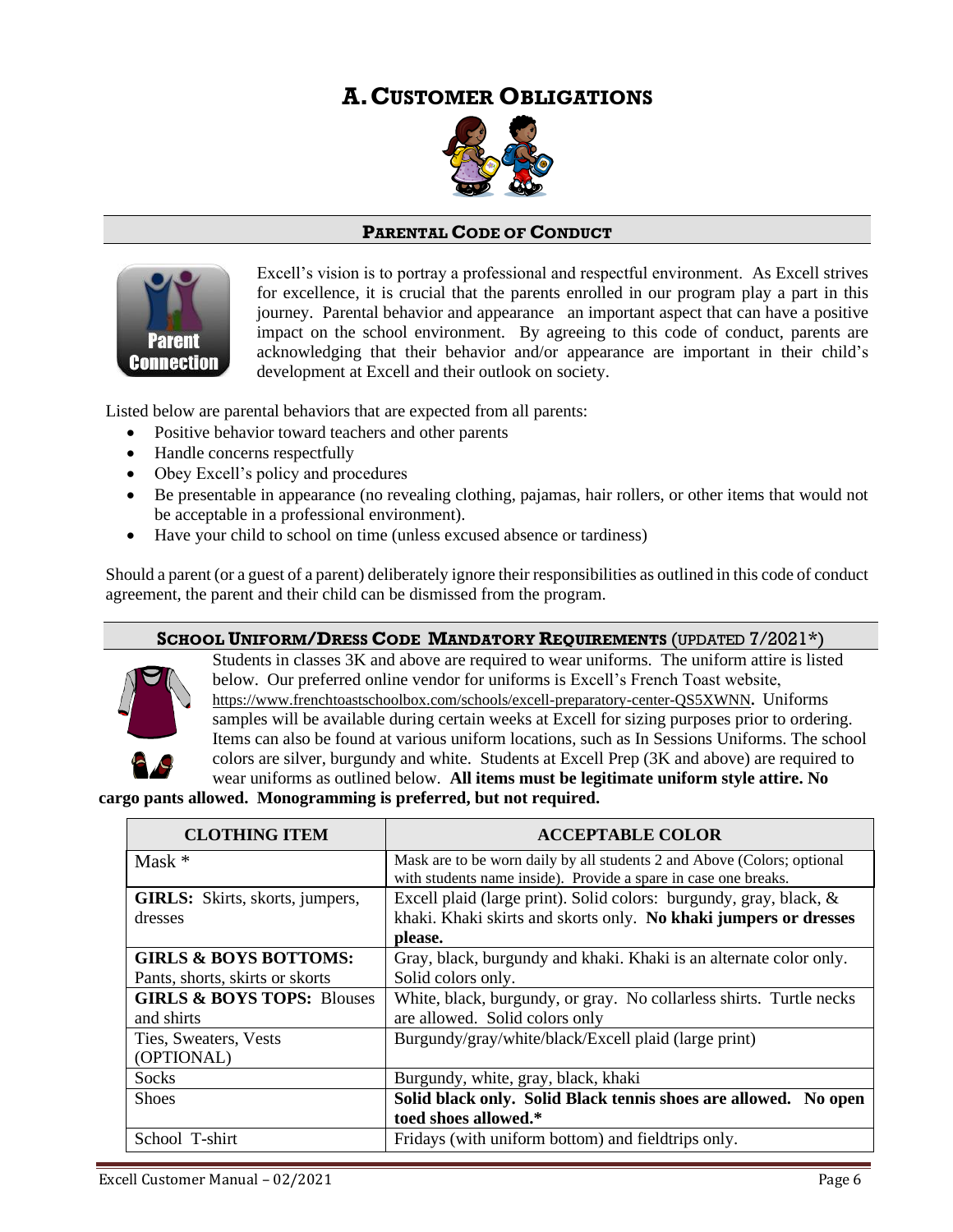| Jeans | Jeans are allowed on field trip days only |
|-------|-------------------------------------------|
|       |                                           |

- . . . . dress code continued on next page
- $\Box$  Sweaters worn in the building during the day must adhere to uniform attire.
- **Friday is Spirit Day. Students should wear school t-shirt and uniform bottoms, not jeans. Jeans are allowed for fieldtrip days only.**
- $\Box$  \*For safety reasons, closed toes shoes must be worn by all students, even during summer months.
- $\Box$  No other visible body piercing or tattoos are permitted for any students.
- $\Box$  Hair beads/small barrettes are not permitted for children in the Nursery Zone (Infants 2 years old). They can easily be swallowed and can get stuck in nostrils and ears.

# APPLICATION PACKET

The following forms and documents are required for a valid student admission:

- Application Packet (provided by Excell) which includes:
	- o Completed application form signed by parent or guardian
	- o A parent contract signed by the parent
	- o Signed parent manual agreement (receipt confirmation)
	- o Written consent for child to receive medical treatment
	- o Signed Behavior Management & Correction Policy Agreement.
	- o A signed completed Infant Feeding Plan (For Infants only)
	- o Infant Affidavit (For Infants Only)
	- o Electronic Funds Transfer form and brochure
	- o Income Eligibility Form (Food Program Requirement)
	- o WIC Letter
- Complete Record of Immunizations to include Immunization Certificate (Form 3231) for all students (required prior to enrollment)
- Ear, Eye, Dental and Nutrition Screening Form (DHR Form 3300) for students Pre-K and above (once upon initial enrollment).
- A copy of a certified Birth Certificate for all students (required once at the time of enrollment)

Please be advised that your application is incomplete if all documents are not provided. Your registration will be voided, and the registration fee is non-refundable.

# **PRE-REGISTRATION PROCESS**

Pre-registration is open in the spring of each year prior to the upcoming school year. Parents or guardians will be required to pay the **non-refundable registration fee** at the time of pre-registration to reserve a slot for the upcoming year. Activity fees (for 3K and above) are due BEFORE the first day of school each year. Activity fees are refundable on a prorated basis.

# 2021 – 2022 TUITION RATES

\*No additional charge for breakfast, lunch and snack.

\*\*Annual Activity Fee: Includes fieldtrips and class parties for the months of Sept. thru May only. **NOTE: ALL RECURRING FEES ARE COLLECTED THROUGH EFT TRANSMISSION ONLY**

# **Nursery (6 weeks to 2 year old**)

| Non-Refundable Registration Fee:                     | \$150.00 Annually |
|------------------------------------------------------|-------------------|
| **Activity Fee                                       | Not applicable    |
| *Tuition Fees:                                       |                   |
| Infants $\{6 \text{ weeks to } 1 \text{ year old}\}$ | \$190.00 per week |
| 1-year-old                                           | \$180.00 per week |
| 2 year old                                           | \$175.00 per week |
| Drop-In Rate {Upon Availability}                     | \$45.00 per day   |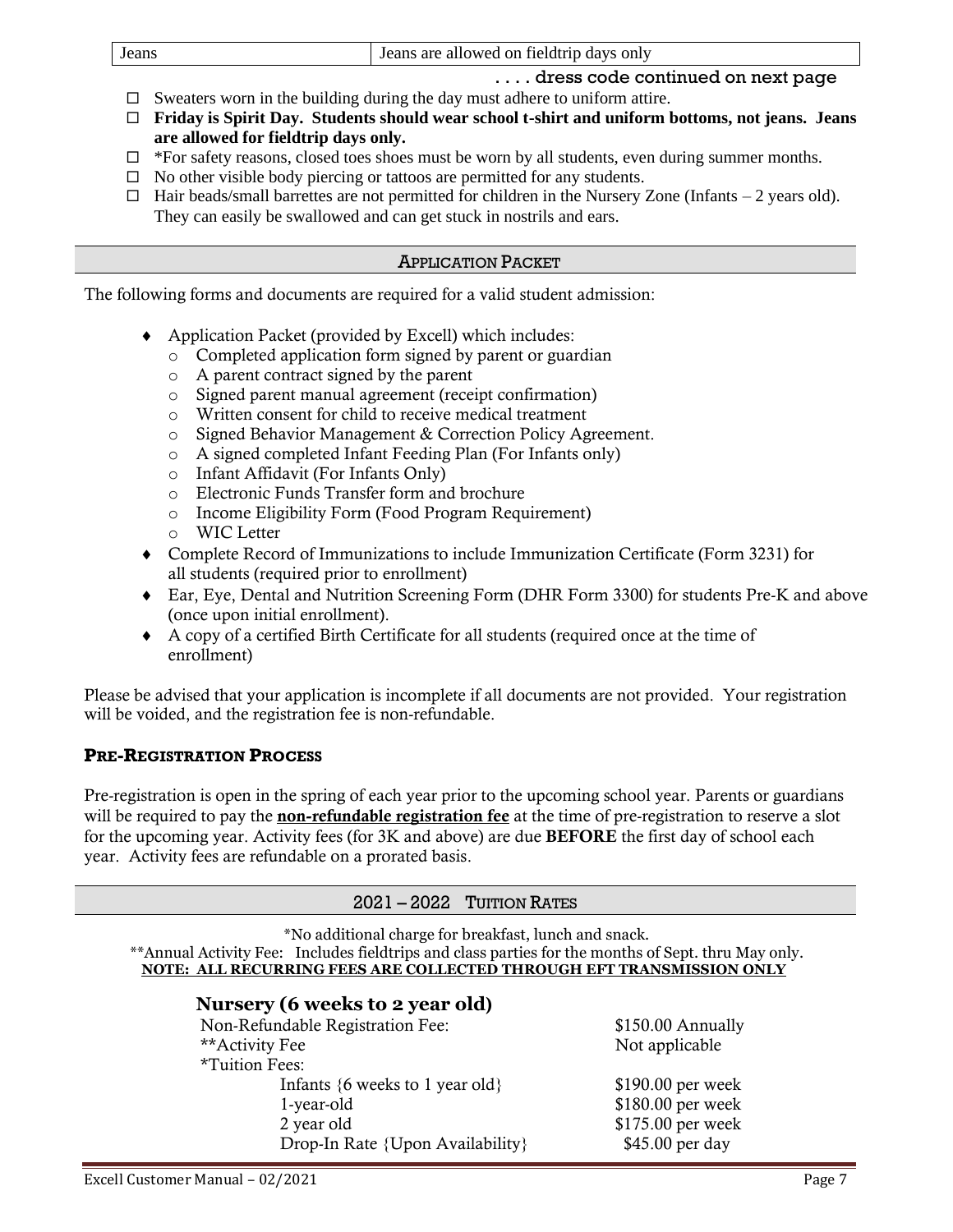# **Preschool (3K**)

| Non-Refundable Registration Fee:                                             | \$175.00 Annually  |
|------------------------------------------------------------------------------|--------------------|
| ** Activity Fee (Due July each year – See Calendar for exact date)           | $$100.00$ Annually |
| *Tuition Fees:                                                               | \$170.00 per week  |
| NOTE: Fieldtrips for 3K classes start in January of the current school year. |                    |

# **Pre-Kindergarten (4K**)

| Non-Refundable Registration Fee:                                   | \$175.00 Annually  |
|--------------------------------------------------------------------|--------------------|
| ** Activity Fee (Due July each year – See Calendar for exact date) | \$160.00 Annually  |
| *Tuition Fees                                                      | $$165.00$ per week |

# **Academy (5K – 1ST Grade)**

| Non-Refundable Registration Fee:                                   | $$175.00$ Annually |
|--------------------------------------------------------------------|--------------------|
| ** Activity Fee (Due July each year – See Calendar for exact date) | $$160.00$ Annually |
| *Tuition Fees:                                                     | $$160.00$ per week |
|                                                                    |                    |

# **Book Fees (Due July each year – See Calendar for exact date)**

| 5K          | \$200.00 |
|-------------|----------|
| $1st$ Grade | \$300.00 |

# **Extended Day Empowerment Program (Excell's School-Aged Students)**

| <b>Annual Registration Fee</b>     | None Required     |
|------------------------------------|-------------------|
| <b>Extended Day Program</b>        | $$25.00$ per week |
| $(6:30am-8:00am \& 3:00pm-6:30pm)$ |                   |
| *All Day Rate (Empowerment Camp)   | $$25.00$ per day  |
| *After School Drop In Rate         | \$15.00 per day   |
|                                    |                   |

# **Before/Afterschool Empowerment Program**

| (Excell's Regular Dekalb County After School Students)                 |                   |
|------------------------------------------------------------------------|-------------------|
| Non-Refundable Registration Fee:                                       | $$50.00$ per year |
| Tuition Fees:                                                          |                   |
| Before/After School                                                    | $$90.00$ per week |
| $(6:30am-7:30am \& 2:30pm-6:30pm)$<br>*All Day Rate (Empowerment Camp) | $$25.00$ per day  |

# **COVID-19 School Plan-POD** *(Dekalb Virtual Students)*  **(Dekalb County School-Aged Students, 5K-5th)**

| Non-Refundable Registration Fee:                                                               | None              |  |  |
|------------------------------------------------------------------------------------------------|-------------------|--|--|
| Tuition Fees:                                                                                  |                   |  |  |
| *Weekly Rate                                                                                   | \$125.00 per week |  |  |
| *Daily Drop-In Rate                                                                            | \$25.00 per day   |  |  |
| *Afterschool Rate (after 3pm)                                                                  | \$50.00 per week  |  |  |
| (All students are required to bring their own technical devices and headsets to allow them the |                   |  |  |
| opportunity to engage in online school instructions, activities, and assignments)              |                   |  |  |

# **Before/Afterschool Empowerment Program (Drop in School-Age Students)**

| $\sim$ 200 $\mu$ and $\sim$ 0.000 $\mu$ and 0.000 $\mu$ . The contract of $\mu$ |                   |  |
|---------------------------------------------------------------------------------|-------------------|--|
| Non-Refundable Drop In Registration Fee                                         | $$25.00$ per year |  |
| Tuition Fees:                                                                   |                   |  |
| *Before/After School                                                            | \$90.00 per week  |  |
| *All Day Rate (Empowerment Camp)                                                | \$30.00 per day   |  |
| *After School Drop In Rate                                                      | \$20.00 per day   |  |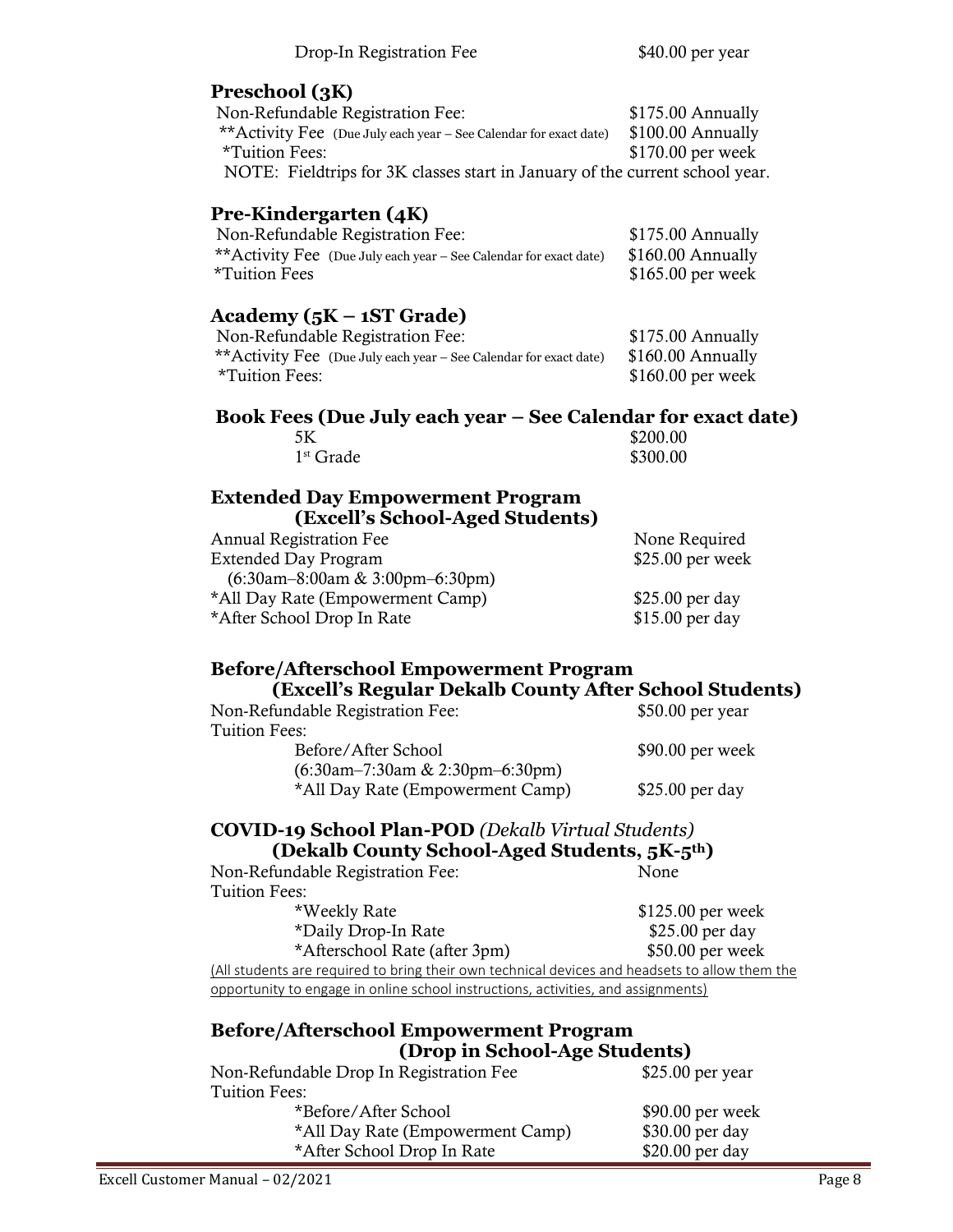# **Summer Empowerment Program (5 through 12 Year Old)**

Annual Non-Refundable Registration Fee  $$90.00$  per year \*\*Activity Fee (June & July) (Due 1<sup>st</sup> week of camp) \$150.00 one - time \*Tuition Fees \$105.00 per week

- All Fieldtrips are included in the Activity Fee.
- There will be a minimum of 2 fieldtrips per week.
- On-site lunch will be provided.
- Bag lunches are required for some fieldtrips.

# TUITION GUIDELINES



To reduce administrative costs, EXCELL COLLECTS ALL PAYMENTS VIA AN AUTOMATIC SECURE ELECTRONIC FUNDING TRANSMISSION (EFT) PROCESS. NO EXCEPTIONS. Customers can choose to use a checking account, savings account, or credit card for this process. Funds will be debited at midnight for the effective due date as noted below.

The cost to provide service is calculated on an annual basis and then divided equally over the total weeks in the contract period. Once a contract is signed, customers will be expected to make full payment for each week for the duration of their contract (unless they terminate the contract early). Contracts for Infants through Pre-K are year-round, August to July, and August through May for Kindergarten and 1<sup>st</sup> grade. Hold weeks are weeks that the student is not in attendance. Payment is required for hold weeks as well. No prorating of fees will be applied for partial weeks when the parent decides not to bring the child to the Center for any reason including when the child is ill and cannot attend the Center.

# Tuition Payment Guidelines

- □ Tuition is paid in advance of service being rendered and is therefore due on Monday of each week or the  $1<sup>st</sup>$  of each month.
	- 1. Weekly payments are drafted on Monday of each week.
	- 2. Monthly payments are drafted on the first day of each month.
- ❑ Activity fees are due before the first day of attendance each school year.
- □ No grace period is allowed. NO EXCEPTIONS.
- □ No additional discounts are given. NO EXCEPTIONS.

# **DISCOUNTS**

The following discounts are applicable at the time of enrollment and continues as long as the account is in current standing. The discounts only apply to tuition fees.



❑ A 5% discount is given for additional children. The 5% discount is applied to the lower rates. The highest rate tuition is not discounted.

❑ A 5% discount is given for Customers paying on a monthly basis for all children in one family.

❑ Only one discount per child is allowed.

❑ No monthly discounts are allowed for Summer Empowerment Camp because most families do not have continuous enrollment during the summer months.

- ❑ Each family will receive a Referral Discount of \$50.00 for each student they refer that enrolls in the program. The referring parents name must be referenced on the initial Enrollment application. Referred student must be enrolled for 3 months and in good standing to qualify for the discount. The discount will be used to reduce tuition for one week at the end of the three months.
- $\Box$  The discounts will be forfeited if the account is delinguent for more than 5 days.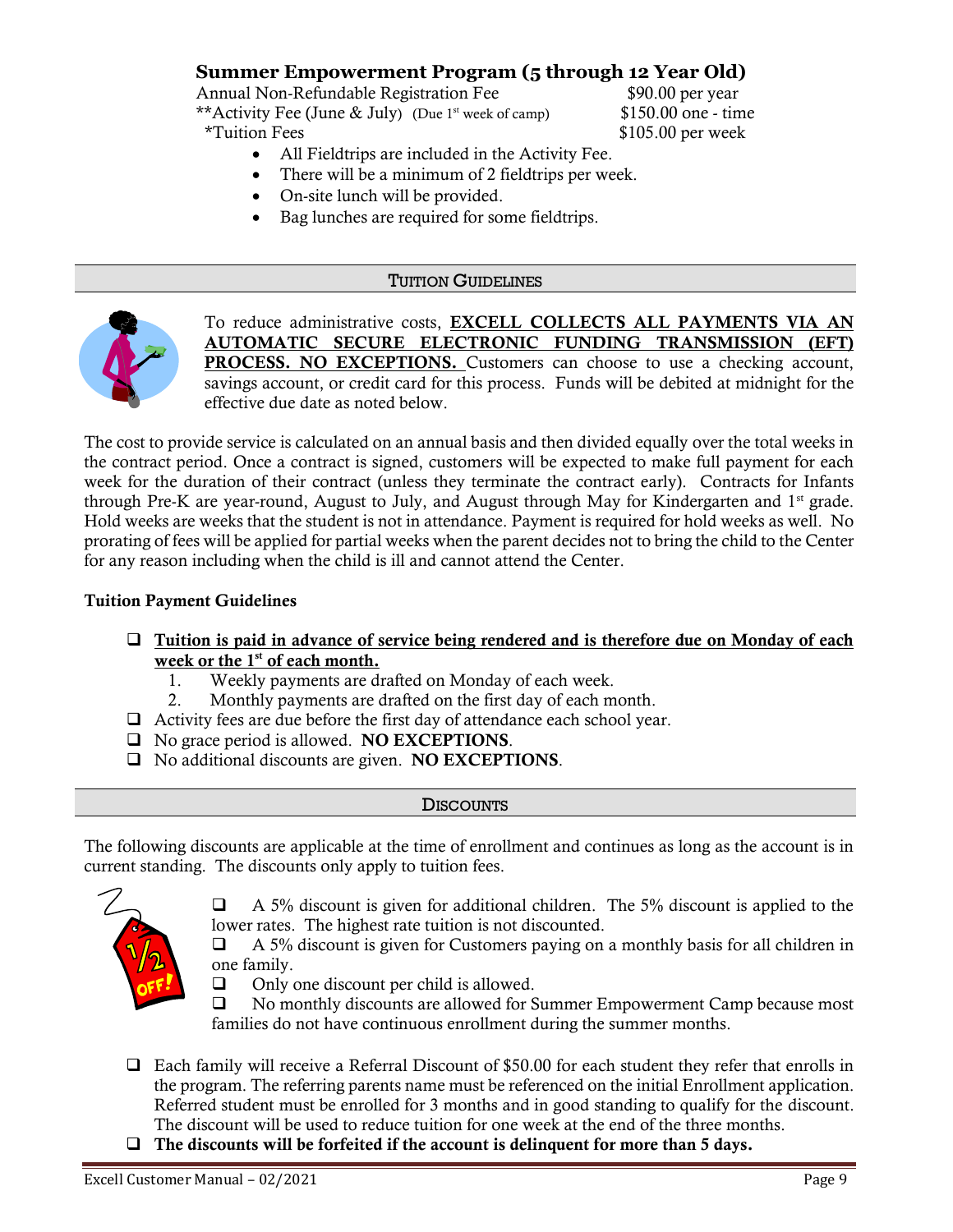❑ Selection of a payment cycle is allowed upon initial enrollment, January 1, or at the start of the school year. If discount privileges are lost, they can only be regained at one of these intervals.

# PENALTIES AND FEES



# Manual Processing Fees

For efficiency, accuracy and safety reasons, Excell utilizes the EFT process to collect all payments. A manual processing fee of \$10.00 will be charged for each payment that is processed outside of the EFT process.

# Late Fees

A late fee of \$10 per day is charged for each day that tuition is not received. The late fee is initiated on Monday at close of business and each day thereafter until paid. The student will not be permitted to return to school on Wednesday of the week in question if fees are not paid by close of business on Tuesday.

# Insufficient Funds

A \$40.00 charge will be assessed for any insufficient funds notice plus an additional late fee of \$10.00 as noted above. All payment for insufficient funds must be made by cashier's check.

# Delinquent Account Penalties

All accounts should be at a zero balance after the current week's payment is posted. Accounts that do not zero out on Monday by close of business for your billing cycle or by close of business on the 1<sup>st</sup> if paying monthly are considered delinquent accounts. Repeat offenders are subject to the following penalties:

- Forfeiture of all discounts
- Denial of enrichment, graduation participation
- Denial of attendance if not made current upon request
- Immediate termination of repeat delinquency offenders
- Forfeiture of future enrollment

# Court Fees

Any court or attorney fees associated with the collection of fees will be the responsibility of the Parents.

# LATE PICKUP POLICIES

Children must be picked up by 3:00 p.m. (for Academy Students not enrolled in afterschool) or 6:30 p.m. for all other students. There is no grace period. Late fees are assessed at 3:01pm or 6:31p.m. The late fees charted below are applicable per child.

|                               | <b>D</b> Pick-ups between $3:00 \text{ pm } \& 3:15 \text{ pm}$ | \$15  |
|-------------------------------|-----------------------------------------------------------------|-------|
|                               | $\Box$ Pick-ups between 3:15 pm & 3:30 pm                       | \$50  |
| $\Box$ Pick-ups after         | $3:30 \text{ pm}$                                               | \$100 |
|                               |                                                                 |       |
|                               | $\Box$ Pick-ups between 6:30 pm and 6:45 pm                     | \$15  |
|                               | $\Box$ Pick-ups between 6:45 pm and 7:00 pm                     | \$50  |
| $\Box$ Pick-ups after 7:00 pm |                                                                 | \$100 |

The system will automatically calculate the late fees and apply to the parent's account. The fees will be automatically collected on the next drafting date.

It is Excell's desire to close the center promptly at 6:30pm each night. We do not look favorably upon having to charge late fees and even less favorable on staying late. Therefore, parents who routinely abuse pick-up times are in violation of their contract and could be terminated.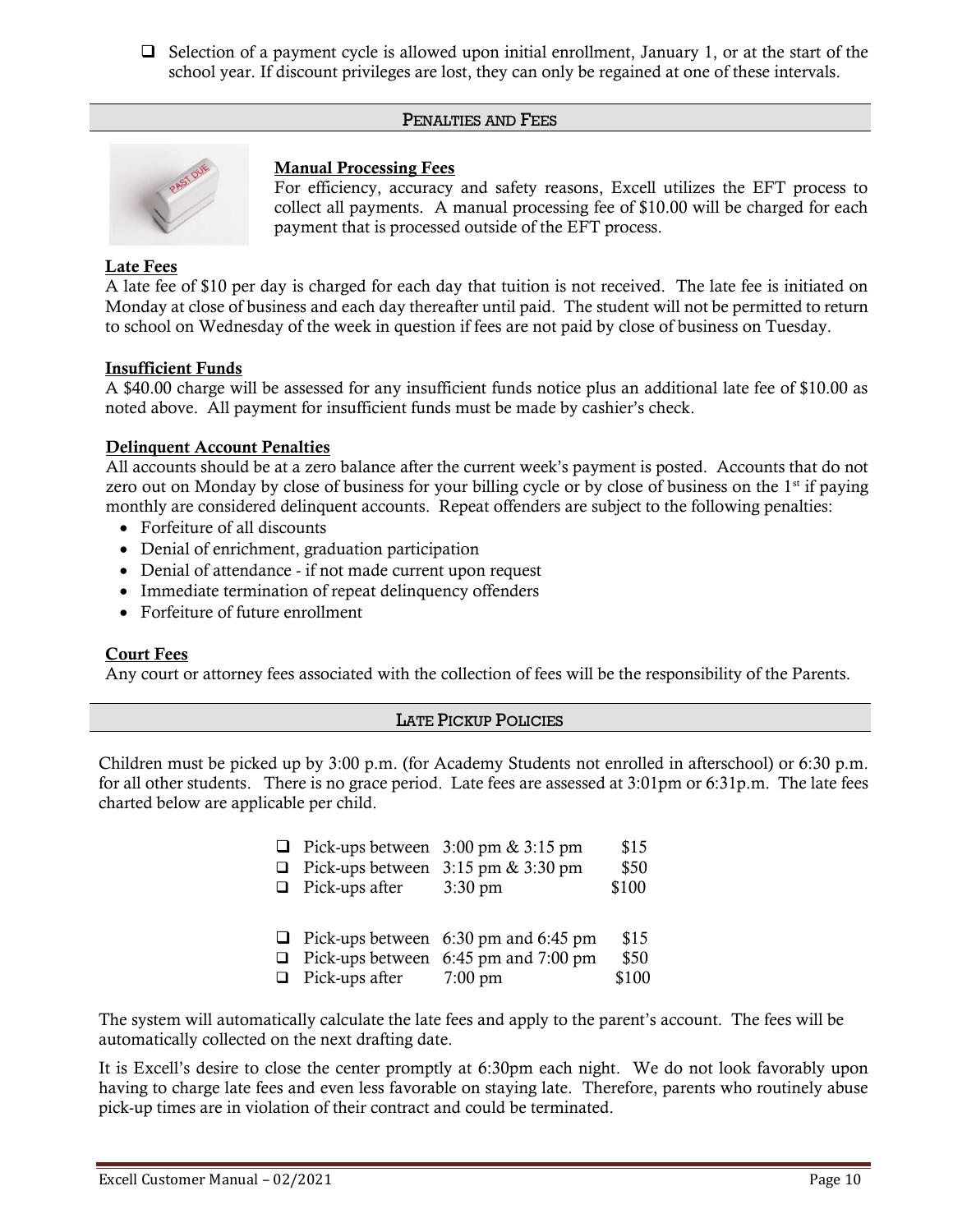# TERMINATION/WITHDRAWAL

**Parent Termination**: Parents must notify Excell Preparatory Center in writing at least 14 calendar days prior to withdrawal of their child. Registration fees will not be refunded. Tuition fees must be paid in full through the date of withdrawal. The Activity fee is refundable upon withdrawal on a prorated basis (applied to outstanding balance first).

**Mutual Parental/Center Termination**: Should Parents and Management agree that the placement of the child is inappropriate, enrollment will be terminated. Registration fees will not be refunded. Advance tuition payment will be refunded. The Activity fee is refundable upon withdrawal on a prorated basis (applied to outstanding balance first).

**Center Termination**: Termination of enrollment by the Center may occur if the needs of the individual child cannot be served. Registration fees will not be refunded. Advance tuition payments will be refunded. The Activity fee is refundable upon withdrawal on a prorated basis (applied to outstanding balance first). A two-week notice shall be given to the Parents. All information pertinent to the circumstances will be documented. Termination of enrollment may occur due to one or more of the following reasons:

- 1) Nonpayment of tuition.
- 2) Failure to submit the required enrollment and health information forms.
- 3) Failure to observe rules relating to arrival and departure of a child.
- 4) Child is unable to function within the framework of the program or consistently displays inappropriate behavior. Certain behaviors are totally unacceptable because they either cause harm or are disrespectful to others. These behaviors include but are not limited to biting, kicking, disrespecting an adult, using profanity, spitting, causing injury to others or destruction of school property.
- 5) Failure to fulfill the terms of expectations specified in the Manual.
- 6) Lack of Parent cooperation.

# STUDENT VACATION (INFANT – PREK)



All pre-school students (Infants – 4K) are entitled to one-week vacation after one year of continued enrollment, and one week yearly upon re-enrollment. Tuition will be waived for this period. Regulations are as follows:

- 1. The account must be current with a zero balance.
- 2. Parents may choose to have their child attend the Center for this week at no cost.
- 3. Parents may remove the child from the Center while retaining their slot in the classroom at no cost.
- 4. Vacation must be taken in 5 consecutive days and within the academic year in which it is earned.
- 5. Unused vacation time cannot be carried and will be forfeited if not taken.
- 6. The Center requires two weeks written notification of a pending vacation.

In extreme/emergency circumstances and at the discretion of management, vacation time can be advanced (prior to the one year mark).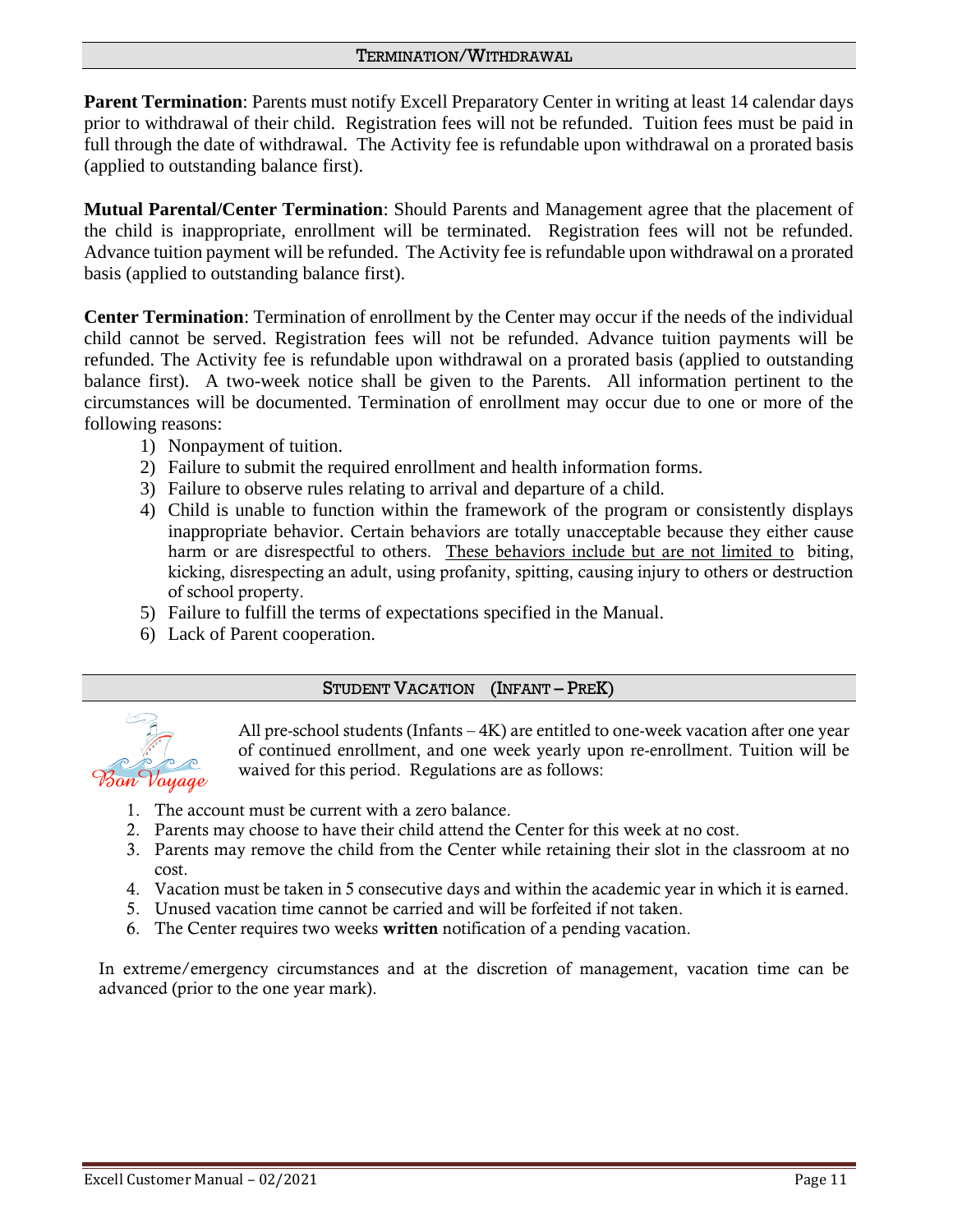

Excell Preparatory Center recognizes several holidays throughout the year. The actual days closed will be reflected on the school calendar each year.

New Year's Day (days closed will vary depending on what day the  $1_{st}$  falls on)

- Martin Luther King's Birthday
- Good Friday
- 2- day Spring Break (Based on Dekalb County's School Calendar Closed Thursday and Friday only)
- Memorial Day Holiday
- Juneteenth Observance
- $\bullet$  Fourth of July (days closed will vary depending on what day the  $4<sup>th</sup>$  falls on)
- 1 week for Teacher Planning Days & Building Maintenance (1 week before start of school each year)\*
- Labor Day
- Thanksgiving Day
- Day After Thanksgiving
- Christmas Eve
- Christmas Day (days closed will vary depending on what day Christmas falls on)

Excell will exalt Christ in all its functions. Please be aware that Excell does not recognize Halloween in any way. Absolutely **NO** Halloween paraphernalia is permitted in the Center. This includes Halloween costumes, goodie bags, cookies, cupcakes, decorations, etc. Parents are prohibited from bringing or sending banned items to school. The Center conducts a Hallelujah Celebration to provide the children with a Godly alternative.

# **BIRTHDAYS**



Each student's birthday\* will be recognized via the EZ-Care2 sign in system and once monthly by their class. Teachers will sponsor a party monthly in recognition of birthdays that occurred that month and students will receive a Happy Birthday certificate from Excell. Birthday parties may be held in conjunction with other activities related to school or academic functions, example C for cupcake party. Parents are welcome to attend the

party and/or bring store purchased treats (no homemade items please).

Because Excell will recognize student's birthday with a party at the end of each month, parents are asked to conduct individual, more personalized party away from the center if they choose to do so. Excell will provide treats and a clown or character to entertain the children for each party.

# Because of possible choking hazards, balloons are not allowed in the Center.

\*Birthday parties are not conducted for Infants.

# ABBREVIATED ILLNESS POLICY



Children will not be allowed to attend or remain at Excell Preparatory Center if he/she exhibits symptoms for exclusion within a 24-hour period prior to child's admittance back to school. If the child is unable to participate in normal daily activities as scheduled, the child will not be allowed into the center. A symptom notification form will be provided to the parent. A written doctor's permission is required before a child can be re-admitted to the Center.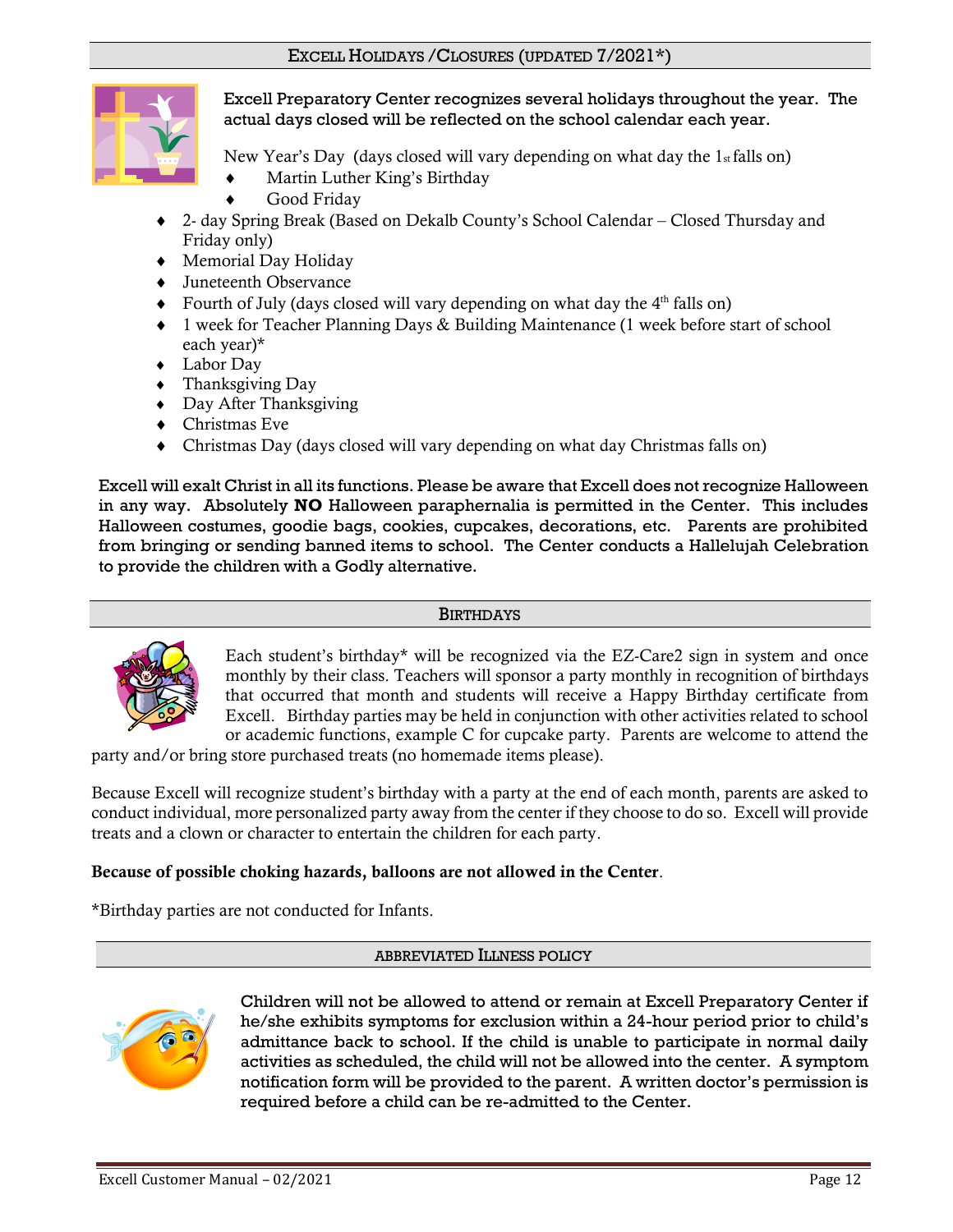# MEDICATION GUIDELINES



While Excell Associates are here to assist whenever possible, we encourage Parents to administer medications before and/or after school hours when feasible. Excell will administer medication under the following conditions:

A. **TIMES**: Medications will be dispensed at 11:00am and 3:00pm ONLY.

- B. **CONSENT**: Parents are required to complete a Guide for Authorization for Medication Form for each different medication that has to be given.
- C. We only dispense prescription and topical medications. No over the counter oral medication is dispensed.

# DAILY SIGN IN & OUT



The State of Georgia requires that your child be signed in when dropped off and signed out when picked up. All students should be signed in and out each day using computerized system called Procare. Each person on your pickup and emergency list will have their own individual code to use whenever they drop off or pick up your child. PLEASE DO NOT SHARE YOUR PIN WITH OTHERS. Sharing of PINS will compromise our security system. A manual sign-out system will be used as a backup system to Procare.

- $\approx$  Parents must escort their children to and from their classrooms, or designated locations daily.
- $\approx$  Children will absolutely NOT be released to anyone except those authorized to pick up the child on the enrollment form. Picture identification is required of those authorized who are unfamiliar to staff. In the event you wish another adult not listed on the enrollment form to pick up your child, a written permission notice is required in advance. Faxed signature releases are permissible.
- $\approx$  Children or siblings under 18 years of age will not be permitted to sign a child in or out or remove a child from the center.
- $\approx$  The State of Georgia prohibits childcare providers from releasing children to a Parent/guardian or any other person who is clearly under the influence of alcohol or any illicit drugs.





Parents are allowed to tour the facility and meet with management as they deem necessary. Access to all areas used by children will be available during the tour after notification of their arrival. Limitations to this policy are noted below:

- Parents/guardians are allowed unsupervised access with their child only.
- Parents must sign in and obtain a visitor's pass upon visiting the center. This does not apply to routine drop off and pick up times.
- Parents are encouraged to schedule a conference with the teacher to avoid lengthy conversation during class time.
- Visitation restrictions may be imposed during critical times, such as COVID.

# COVID-19 PROTOCOL (UPDATED 7/2021\*)



Excell adheres to CDC and BFTS guidelines as it relates to Covid protocol. Major protocol include:

- 1. We perform the Covid Health check at the front door.
- 2. Parents are now allowed to the classroom door.
- 3. Our students 2 years and up wear masks.
- 4. Handwashing occurs all day.
- 5. We sanitized commonly used surfaces regularly throughout the day.
- 6. We social distance in the classrooms as much as possible and practical with young children.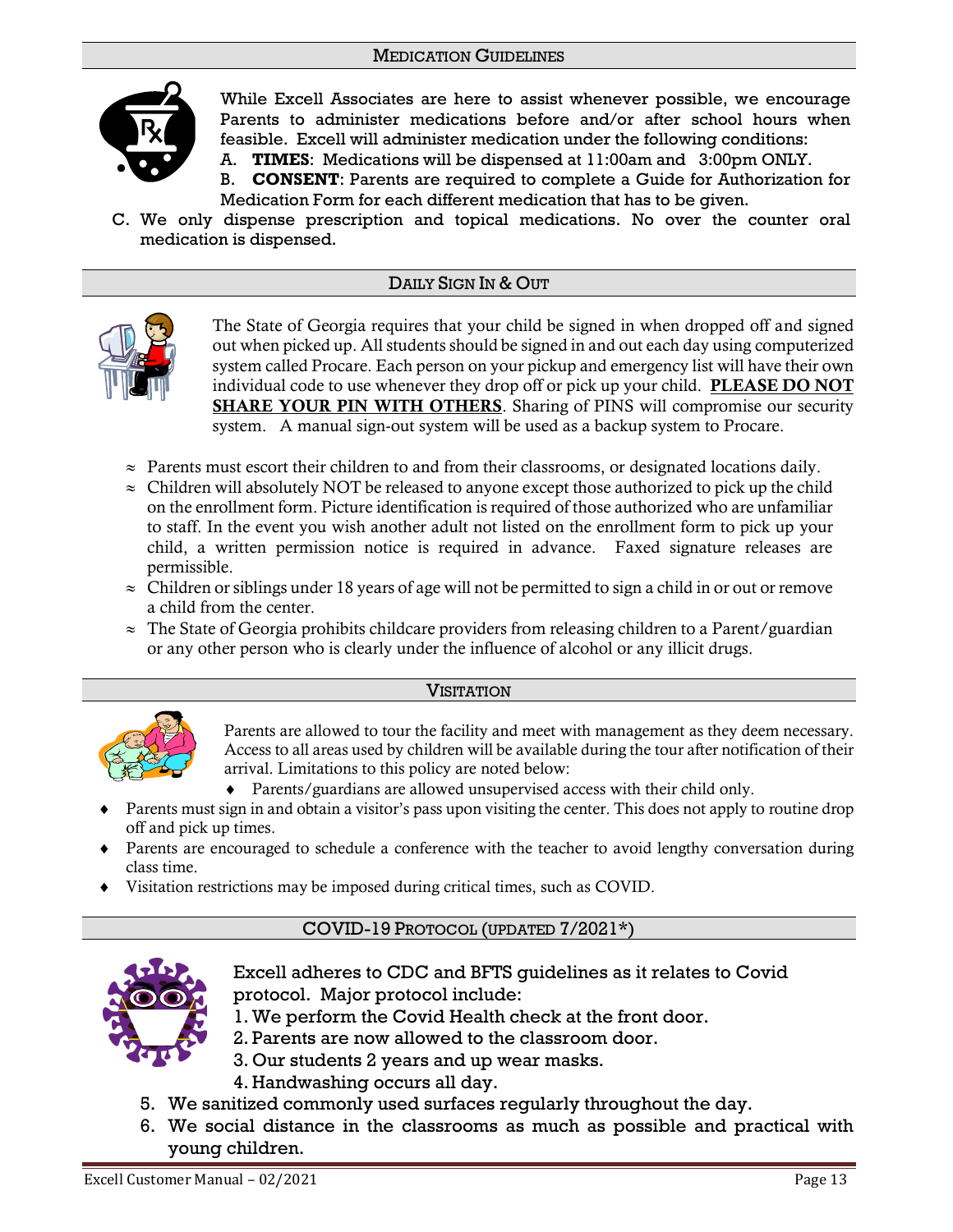- 7. We mist sanitize the building every other weekend and after after-hour tours.
- 8. We encourage our staff to get vaccinated to further protect themselves and the children.

# ABBREVIATED BEHAVIOR MANAGEMENT & CORRECTION POLICY

Disciplinary actions used to correct a child's behavior, guidance techniques and any activities in which the children participate or observe at the center shall not be detrimental to the physical or mental health of any child. Children are NEVER mistreated even with parental permission or request. Children are not ridiculed, humiliated, teased, singled out or embarrassed. This is also applicable to an Associate's treatment of his or her own children while at The Center'.

Proper classroom management is an essential element in controlling a student's behavior. Proper classroom management includes time management and proper transitioning from one activity to another. When discipline is used, it should be consistent. The age and individual needs of the children are considered. When children are engaged in enjoyable activity, the need for discipline is diminished. When a child is having a difficult time following directions or treating others or equipment with respect, developmentally appropriate guidance techniques are used. These techniques are as follows:

- G. **Parent Meetings:** When all steps have been followed to change behavior without positive results or when an extreme behavioral situation occurs, management will schedule a parent meeting in order to discuss the behavior of the child and discuss corrective measures. Corrective measures agreed upon with the parent will be documented and implemented with pre-determined resolutions.
- H. **Disenrollment:** If the unacceptable behavior continues after the parent meeting, the child is subject to immediate disenrollment from the center. Although this is an extreme step to take, there are times when this decision must be made to protect the health, safety and wellbeing of other children and staff at the center.

Excell Preparatory Center has a low-tolerance policy for certain behaviors. These behaviors include, but are not limited to: biting, kicking, scratching, disrespecting an adult, using profanity, spitting, or causing injury to others. If these behaviors are recurrent, the contract may be terminated immediately.

# BITING POLICY



Sometimes toddlers and some older infants resort to biting for many reasons. A child overwhelmed by anxiety may bite. An infant or toddler that is cutting teeth may bite. It is difficult and frustrating for the Parents, the children, and the caregiver involved. Our policy is to attempt to stop the biting by observing and

documenting the episodes. Through observation a pattern can often times be determined. We encourage the parents not to play biting games with children as this tends to encourage the wrong behavior.

In light of the fact that biting does cause injury to others, long-term biting cannot be tolerated. Parents will be asked to remove their child from the center in the event this occurs.